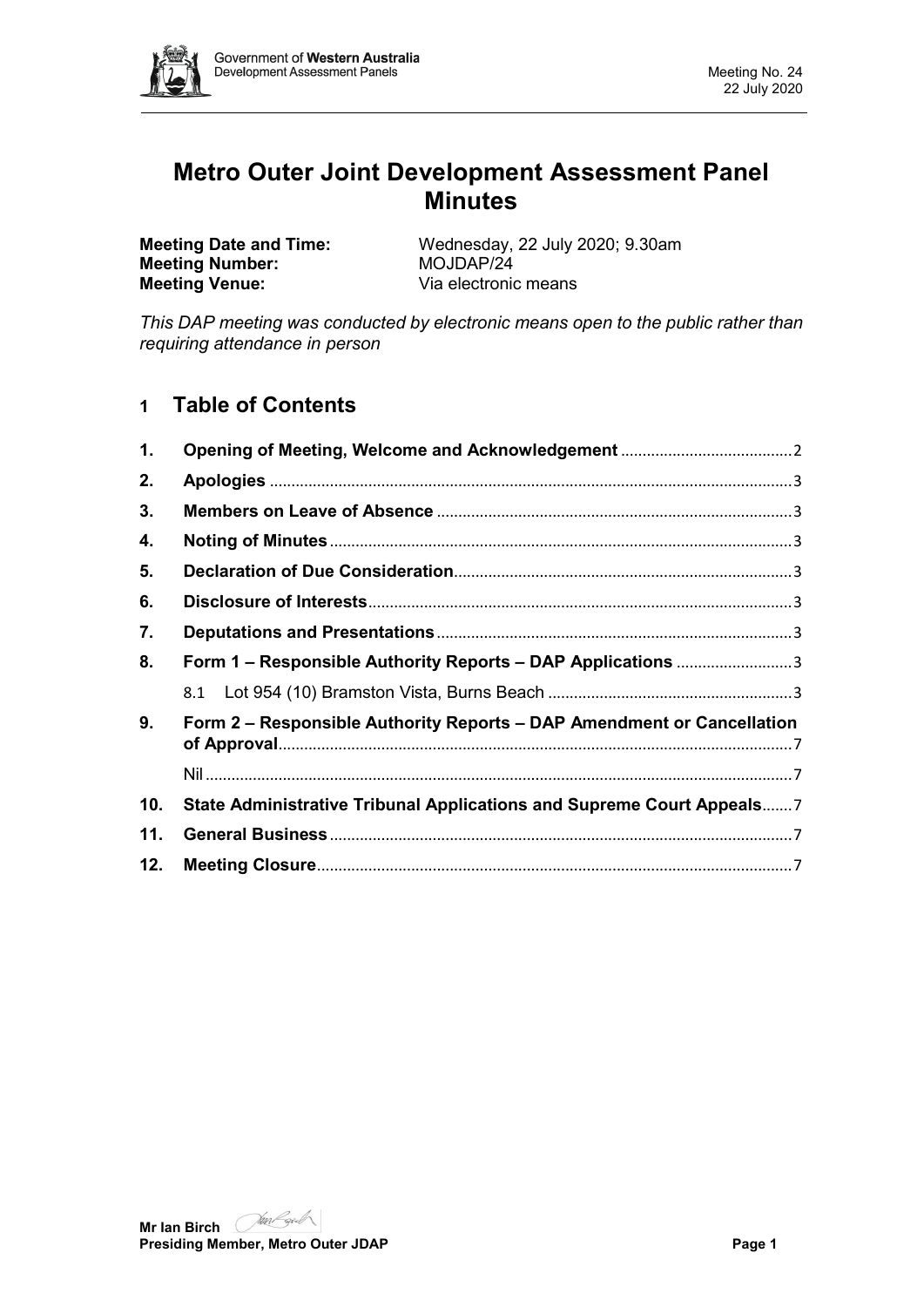

# **Attendance**

## **DAP Members**

Mr Ian Birch (Presiding Member) Ms Sheryl Chaffer (Deputy Presiding Member) Mr Jason Hick (Third Specialist Member) Cr Suzanne Thompson (Local Government Member, City of Joondalup) Cr Philippa Taylor (Local Government Member, City of Joondalup)

#### **Officers in attendance**

Mr Scott Jeffrey (Department of Finance) Ms Amanda Lees (Department of Finance) Ms Cassandra Ryder (Department of Finance) Mr Stevan Zecevic (City of Joondalup) Mr Byron McKie (City of Joondalup) Mr Chris Leigh (City of Joondalup)

#### **Minute Secretary**

Mr Phil Goodwin (DAP Secretariat) Ms Megan Ventris (DAP Secretariat)

#### **Applicants and Submitters**

Mr Jonathan Chong (Cox Architecture) Mr Matthew Batchelor (Cox Architecture) Chris Westhome (Cox Architecture) Mr Jacob Martin (Cardno) Ms Faranak Farshidfar (GHD)

#### **Members of the Public / Media**

There were 4 members of the public in attendance.

<span id="page-1-0"></span>Ms Tyler Brown from Community News was in attendance.

#### **1. Opening of Meeting, Welcome and Acknowledgement**

The Presiding Member declared the meeting open at 9.31am on 22 July 2020 and acknowledged the traditional owners and pay respect to Elders past and present of the land on which the meeting was being held.

The Presiding Member announced the meeting would be run in accordance with the DAP Standing Orders 2017 under the *Planning and Development (Development Assessment Panels) Regulations 2011.*

#### **1.1 Announcements by Presiding Member**

The Presiding Member advised that in accordance with Section 5.16 of the DAP Standing Orders 2017 which states *'A person must not use any electronic, visual or audio recording device or instrument to record the proceedings of the DAP*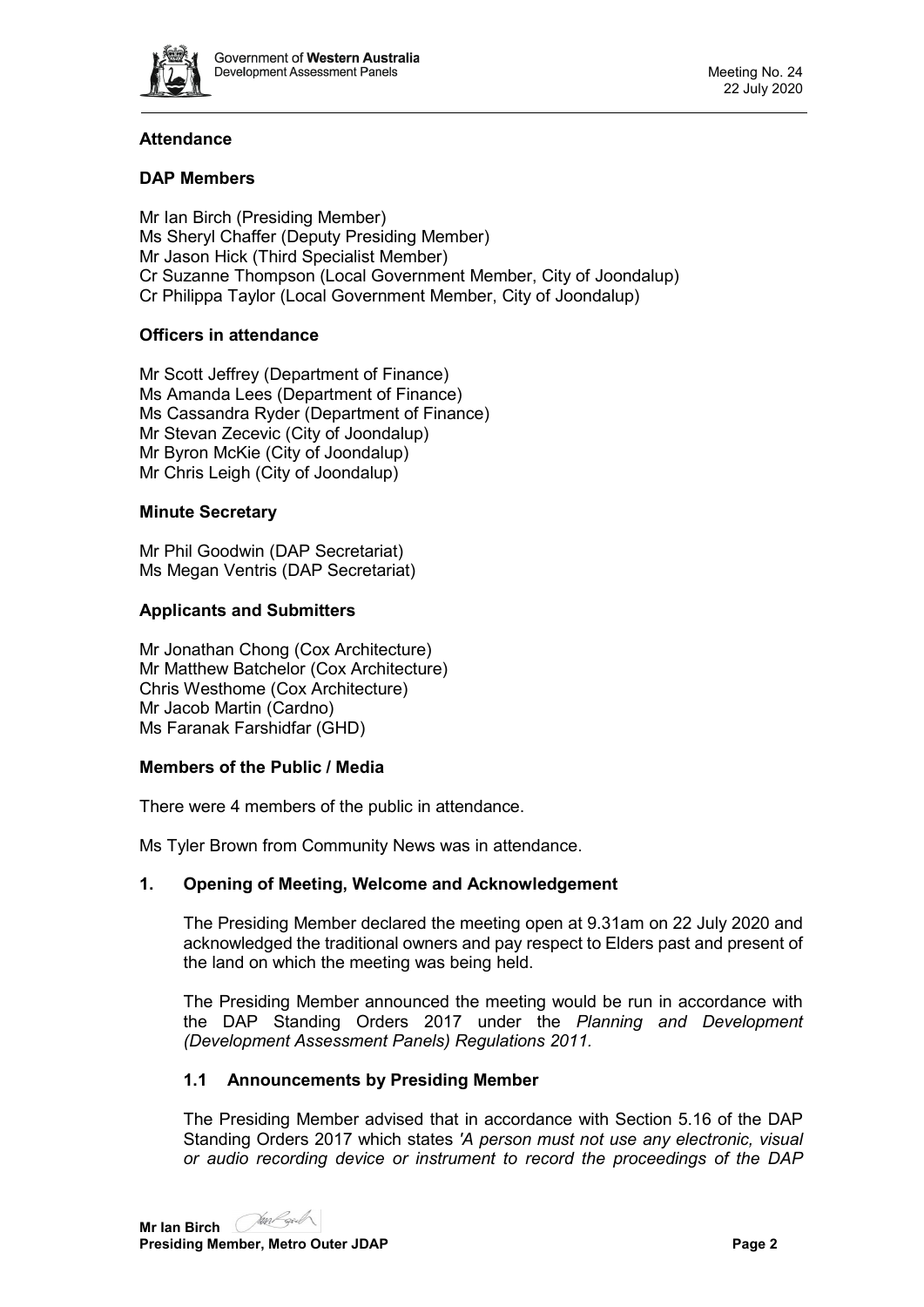

*meeting unless the Presiding Member has given permission to do so.',* the meeting would not be recorded.

In response to the COVID-19 situation, this meeting was convened via electronic means. Members were reminded to announce their name and title prior to speaking.

#### <span id="page-2-0"></span>**2. Apologies**

Nil

#### <span id="page-2-1"></span>**3. Members on Leave of Absence**

Nil

#### <span id="page-2-2"></span>**4. Noting of Minutes**

DAP members noted that signed minutes of previous meetings are available on the [DAP website.](https://www.dplh.wa.gov.au/about/development-assessment-panels/daps-agendas-and-minutes)

#### <span id="page-2-3"></span>**5. Declaration of Due Consideration**

All members declared that they had duly considered the documents.

#### <span id="page-2-4"></span>**6. Disclosure of Interests**

Nil

#### <span id="page-2-5"></span>**7. Deputations and Presentations**

- **7.1** The Department of Finance officers responded to questions from the panel.
- **7.2** Mr Jonathan Chong (Cox Architecture) and Mr Matthew Batchelor (Cox Architecture) responded to questions from the panel.
- **7.3** The City of Joondalup officer responded to questions from the panel.
- **7.4** Mr Jacob Martin (Cardno) responded to questions from the panel.

#### <span id="page-2-6"></span>**8. Form 1 – Responsible Authority Reports – DAP Applications**

#### <span id="page-2-7"></span>**8.1 Lot 954 (10) Bramston Vista, Burns Beach**

| <b>Development Description:</b> | New Government Primary School |
|---------------------------------|-------------------------------|
| Applicant:                      | Department of Education       |
| Owner:                          | Department of Education       |
| Responsible Authority:          | Department of Finance         |
| DAP File No:                    | DAP/20/01784                  |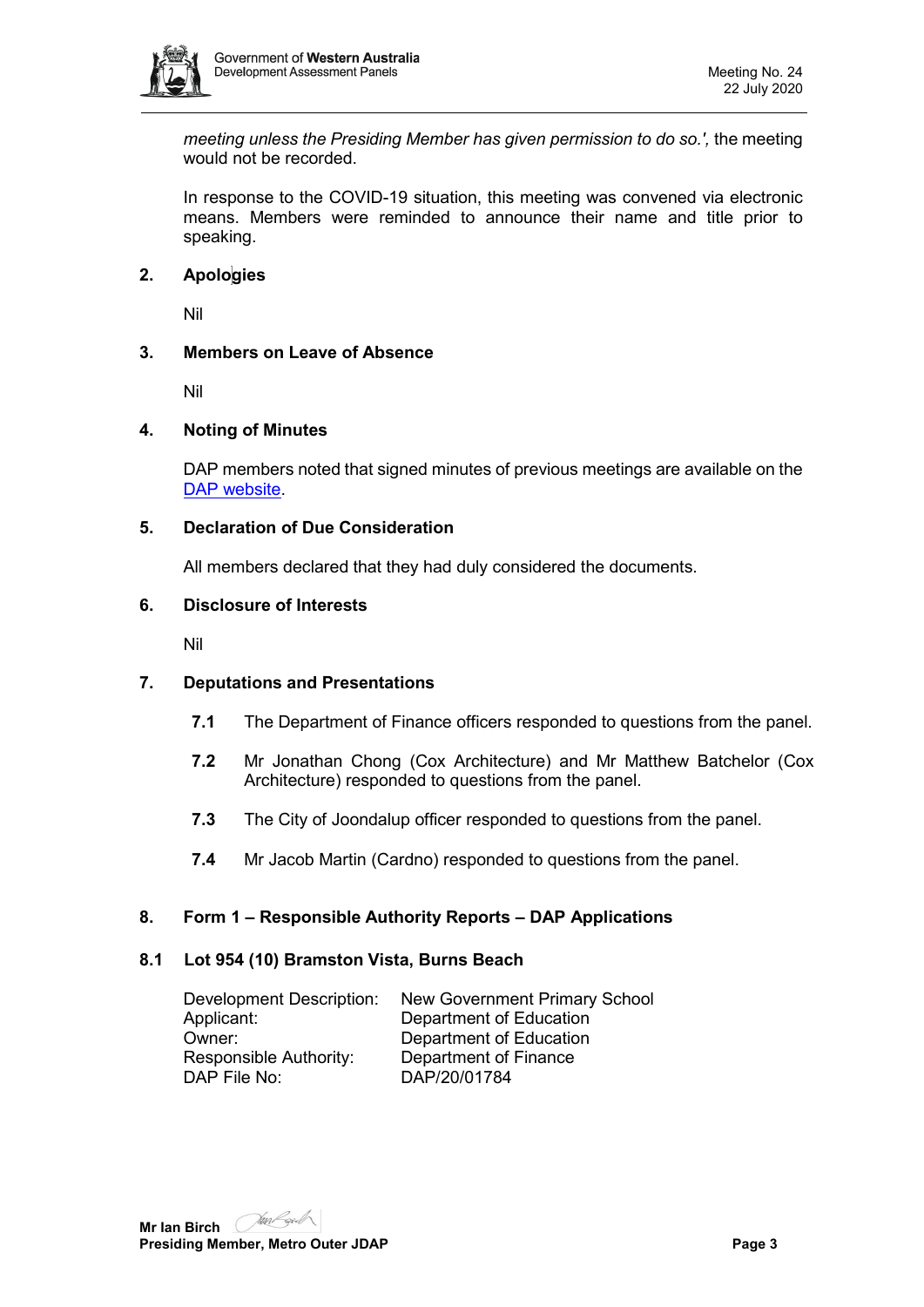

## **REPORT RECOMMENDATION**

**Moved by: Cr Philippa Taylor <b>Seconded by: Cr Suzanne Thompson** 

That the Metro Outer JDAP resolves to:

**Approve** DAP Application reference DAP/20/01784 and accompanying architectural plans titled 'Burns Beach Primary School', being drawing numbers BBPA00M0, BBPA13S7, BBPA21P5, BBPA22C5, BBPA23R5, BBPA24E5, BBPA25S5, BBPA31P5, BBPA32C5, BBPA33R5, BBPA34E5, BBPA35S5, BBPA41P5, BBPA42C5, BBPA43R5, BBPA44E5, BBPA45S5, BBPA51P5, BBPA52P5, BBPA53P5, BBPA54C5, BBPA55R5, BBPA56E5, BBPA57S5, BBPA61P5, BBPA63C5, BBPA63R5, BBPA64E5, BBPA65S5, BBPA71P5, BBPA72C5, BBPA73R5, BBPA74E5, BBPA75S5; all dated stamped 'SP RECEIVED 1 MAY 2020', and updated site plan Drawing No. BBPA11P7, dated stamped 'SP RECEIVED 8 JULY 2020'; prepared by COX Architecture, , and accompanying landscape plans titled 'Burns Beach Primary School Landscape Concept Plan; prepared by PLAN\E, date stamped 'SP RECEIVED 8 JULY 2020', and accompanying civil drawings titled 'Burns Beach Primary School' being drawing numbers C0.03, C0.04, C0.05, C0.06; prepared by Pritchard Francis, date stamped 'SP RECEIVED 1 MAY 2020; in accordance with the provisions of the Metropolitan Region Scheme, subject to the following conditions:

#### **Conditions**

- 1. Prior to occupation of the development, the school is to prepare and implement a Traffic and Parking Management Plan consistent with the findings of the Burns Beach Primary School Transport Impact Assessment prepared by Cardno dated 27 May 2020, in consultation with the City of Joondalup and to the satisfaction of the Western Australian Planning Commission. The Traffic and Parking Management Plan is to include a Kiss and Drive Operational Plan to ensure that the proposed Kiss and Drive facility is appropriately managed by staff or parent volunteers during peak drop-off and pick-up times.
- 2. Prior to the installation of any signage, a signage plan indicating the location and design of any proposed signage (including traffic directional signage) shall be prepared to the specification of the City of Joondalup and the satisfaction of the Western Australian Planning Commission.
- 3. The school is to be become an active member in the Department of Transport's 'Your Move' program, which seeks to reduce car dependence and promote alternative modes of transport including walking, cycling and public transport, to the satisfaction of the Western Australian Planning Commission.
- 4. All stormwater produced shall be disposed of on-site to the specification of the City of Joondalup and the satisfaction of the Western Australian Planning Commission.
- 5. All on-site car parking and associated vehicle access areas shown on the approved plans shall be constructed, drained, sealed, marked and sign-posted prior to occupation of the proposed development and thereafter maintained to the satisfaction of the Western Australian Planning Commission.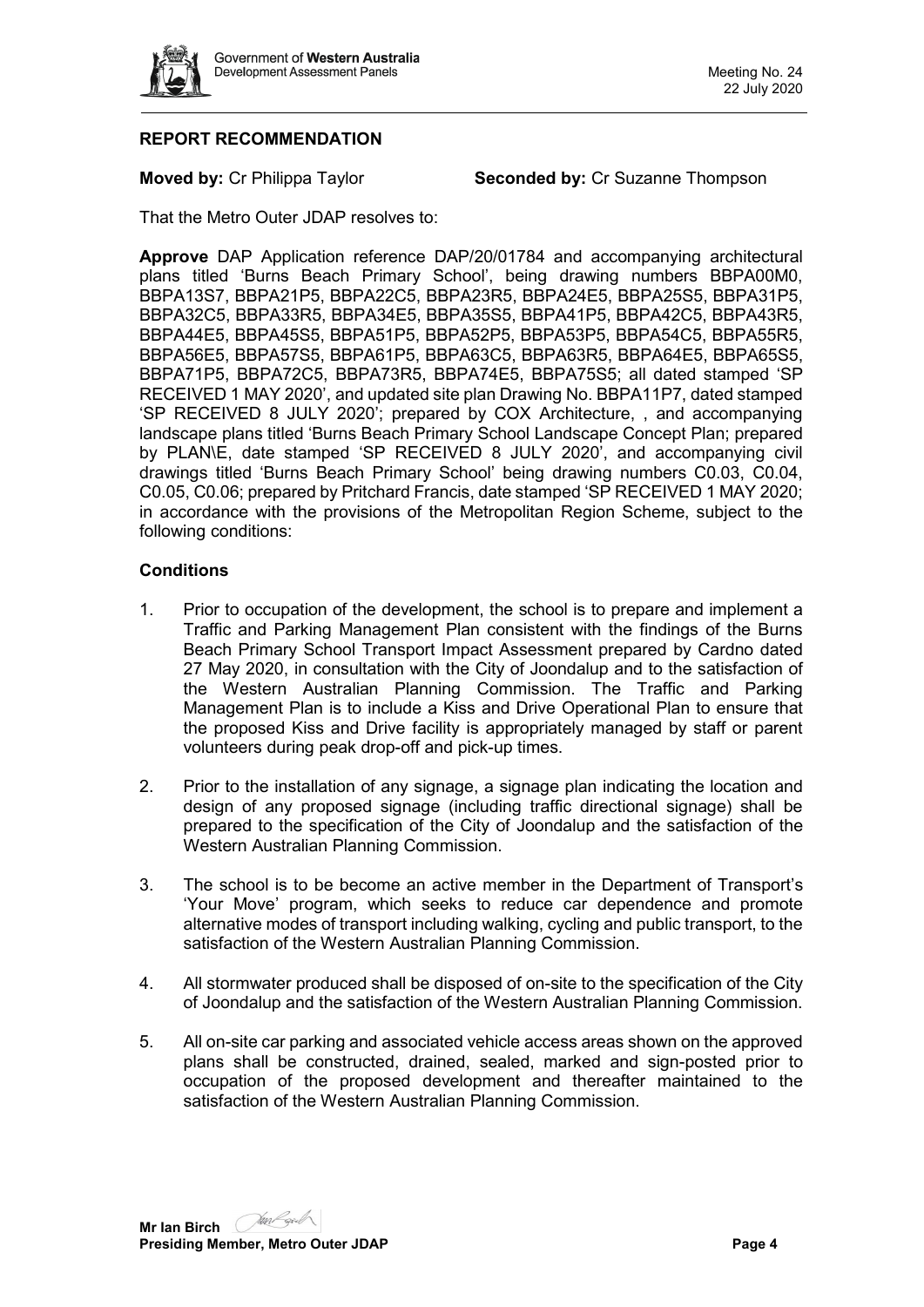

- 6. Prior to the commencement of site works, a Construction Management Plan shall be prepared in consultation with the City of Joondalup and to the satisfaction of the Western Australian Planning Commission. The requirements of the Construction Management Plan shall be observed at all times during the construction process.
- 7. All piped and wired services, plant, equipment and storage areas shall be screened from public view, and in the case of roof mounted plant, screened or located so as to minimise visual impact, to the satisfaction of the Western Australian Planning Commission.
- 8. Prior to the commencement of development, detailed landscaping plans for the proposed development site (including on-site car parking areas, and incorporating vegetation species and sizes, pavement area and reticulation details) shall be prepared in consultation with the City of Joondalup and to the satisfaction of the Western Australian Planning Commission.
- 9. Landscaping, as specified in the approved landscaping plans, shall be substantially commenced prior to occupation of the proposed development, completed within two months of the date of occupation, and thereafter maintained to the satisfaction of the Western Australian Planning Commission.
- 10. The development shall comply with the noise attenuation measures, identified by the Gabriels Hearne Farrell Acoustic Report Architectural Acoustics SD Report Burns Beach Primary School (13 March 2020).
- 11. The access points for the proposed development shall be designed to connect seamlessly with abutting roads and public footpath infrastructure, to the specification of the City of Joondalup and the satisfaction of the Western Australian Planning Commission.
- 12. Prior to occupation, the applicant/owner shall liaise with the City of Joondalup in relation to entering into a Shared Use Agreement to identify responsibilities and conditions for the development, use and ongoing maintenance of the proposed adjoining sporting oval for school recreation, to the satisfaction of the Western Australian Planning Commission.
- 13. The development shall be connected to the reticulated sewerage system of the Water Corporation before commencement of any use.
- 14. The school shall prepare and distribute a Parent Education Program to provide traffic management and car parking advice to parents, including:
	- a) Promoting, and identifying the procedures for the use of available parking facilities, including the on-site kiss and drive area;
	- b) Promoting the use of alternative modes of transport including walking, cycling and public transport; and
	- c) Reminding parents of the need to comply with all relevant parking restrictions and to be mindful of not obstructing access to adjoining residential properties.
- 15. This approval is valid for a period of two (2) years only, after which time the approval shall lapse and be of no further effect.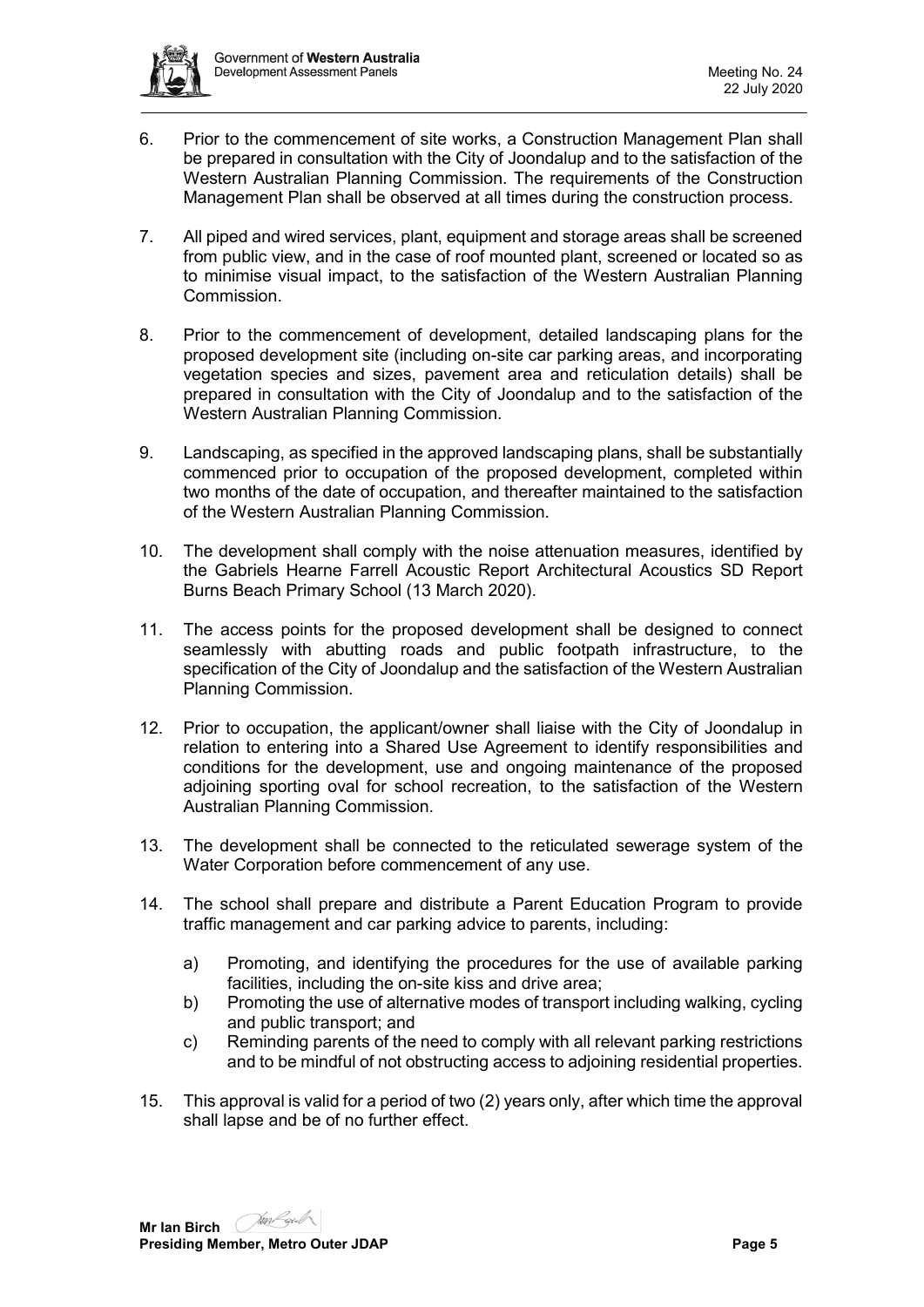

#### **Advice Notes**

- 1. The playground shall comply with the requirements of AS4685 Playground Equipment and Surfacing, and AS4422 – Playground Surfacing; Specifications, Requirements and Test Method. The applicant is encouraged to liaise with Kidsafe WA in this regard.
- 2. This approval does not include the works within the adjoining road reserves, as indicated on the approved plans. Separate approval is required from the City of Joondalup for all works within the road reserve. This includes the new vehicle crossovers for which separate approval is required under the Local Government (Uniform Local Provisions) Regulations 1996.
- 3. All car parking and associated vehicle access areas are to be constructed in accordance with relevant Australian Standards.
- 4. The applicant is reminded of its obligations under the *Environmental Protection (Noise) Regulations 1997.*
- 5. Noisy construction work outside the period 7.00 am to 7.00 pm Monday to Saturday, and at any time on Sundays and Public Holidays, is not permitted unless the written approval of the City of Joondalup has been sought and obtained.
- 6. In relation to condition 8 and 9, detailed landscaping plans should note the following:
- Casuarina tree species are not supported in carpark. The City is currently removing Casuarinas in Burns Beach owing to issues with roots next to hardstands.
- Sandpits generally preferred to have sand to reduce 'heat traps' with rubber for high-wear or dynamic activity.
- Bentonite clay is recommended for incorporation into planting to improve nutrient retention and water-holding capacity.
- 7. All development must comply with the provisions of the Health Regulations, National Construction Code, Public Building Regulations and all other relevant Acts, Regulations and Local Laws. This includes the provision of access and facilities for people with disabilities in accordance with the National Construction Code.
- 8. The applicant is reminded of its obligations under the *Building Act 2011.*

The decision is issued pursuant to the provisions of the Metropolitan Region Scheme, and has been made after due consideration of the local and regional planning implications of the proposal.

Should the applicant be aggrieved by this decision, there is a right to apply for a review pursuant to the provisions of Clause 33 of the Metropolitan Region Scheme. Such an application for review must be submitted to the State Administrative Tribunal, 565 Hay Street, Perth in accordance with Part 14 of the Planning and Development Act 2005. It is recommended that you contact the State Administrative Tribunal for further details (telephone 9219 3111) or go to its website. [http://www.sat.justice.wa.gov.au](http://www.sat.justice.wa.gov.au/)

#### **The Report Recommendation was put and CARRIED UNANIMOUSLY.**